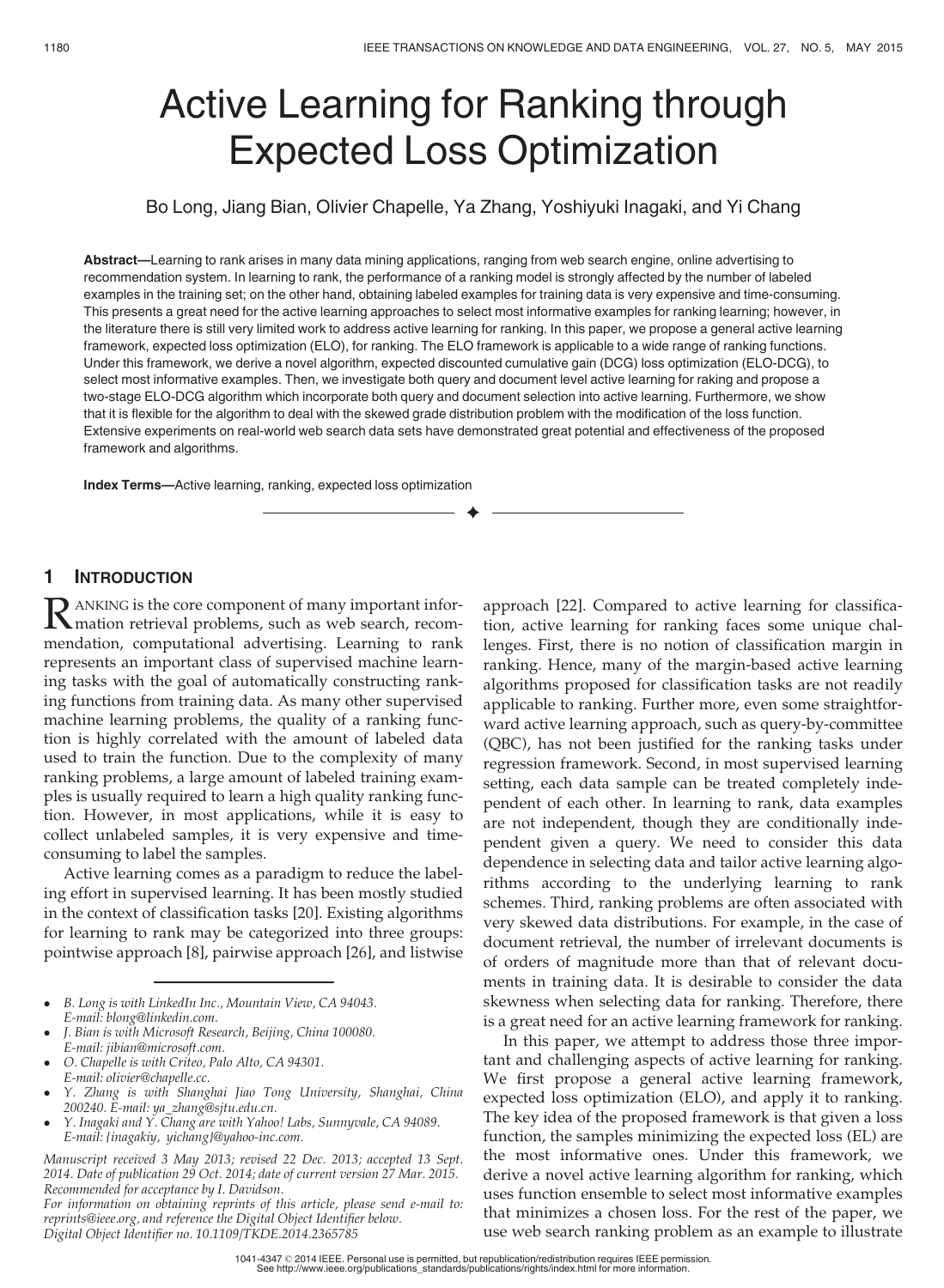the ideas and perform evaluation. But the proposed method is generic and may be applicable to all ranking applications. In the case of web search ranking, we minimize the expected discounted cumulative gain (DCG) loss, one of the most commonly used loss for web search ranking. This algorithm may be easily adapted to other ranking loss such as normalized discounted cumulative gain (NDCG) or average precision. To address the data dependency issue, the proposed algorithm is further extended to a two-stage active learning schema to seamlessly integrate query level and document level data selection. Finally, we extended the proposed algorithms to address the skew grade distribution problem.

The main contributions of the paper are summarized as follows.

- We propose a general active learning framework based on expected loss optimization. This framework is applicable to various ranking scenarios with a wide spectrum of learners and loss functions. We also provides a theoretically justified measure of the informativeness.
- Under the ELO framework, we derive novel algorithms to select most informative examples by optimizing the expected DCG loss. Those selected examples represent the ones that the current ranking model is most uncertain about and they may lead to a large DCG loss if predicted incorrectly.
- We propose a two stage active learning algorithm for ranking, which addresses the sample dependence issue by first performing query level selection and then document level selection.
- We further show how to extend ELO framework to address the skewed grade distribution problem in ranking. Balanced version ELO algorithms are derived for both query level active learning and twostage active learning.

# 2 RELATED WORK

The main motivation for active learning is that it usually requires time and/or money for the human expert to label examples and those resources should not be wasted to label non-informative samples, but be spent on interesting ones.

Optimal experimental design [12] is closely related to active learning as it attempts to find a set of points such that the variance of the estimate is minimized. In contrast to this "batch" formulation, the term active learning often refers to an incremental strategy [7].

There has been various types of strategies for active learning that we now review. A comprehensive survey can be found in [21]. The simplest and maybe most common strategy is uncertainty sampling [18], where the active learning algorithm queries points for which the label uncertainty is the highest. The drawback of this type of approach is that it often mixes two types of uncertainties, the one stemming from the noise and the variance. The noise is something intrinsic to the learning problem which does not depend on the size of the training set. An active learner should not spend too much effort in querying points in noisy regions of the input space. On the other hand, the variance is the uncertainty in the model parameters resulting from the finiteness of the training set. Active learning should thus try to minimize this variance and this was first proposed in [7].

In Bayesian terms, the variance is computed by integrating over the posterior distribution of the model parameters. But in practice, it may be difficult or impossible to compute this posterior distribution. Instead, one can randomly sample models from the posterior distribution [9]. An heuristic way of doing so is to use a bagging type of algorithm [1]. This type of analysis can be seen as an extension of the Query-By-Committee algorithm [14] which has been derived in a noise free classification setting. In that case, the posterior distribution is uniform over the version space—the space of consistent hypothesis with the labeled data—and the QBC algorithm selects points on which random functions in the version space have the highest disagreement.

Another fairly common heuristic for active learning is to select points that once added in the training set are expected to result in a large model change [21] or a large increase in the objective function value that is being optimized [4].

Another related filed is ranking. In recent years, the ranking problem is frequently formulated as a supervised machine learning problem [28], [29], [30], [31], [32], [33], [34]. These learning-to-rank approaches are capable of combining different kinds of features to train ranking functions. The problem of ranking can be formulated as that of learning a ranking function from pair-wise preference data. The idea is to minimize the number of contradicting pairs in training data. For example, RankSVM [28] uses support vector machines to learn a ranking function from preference data. RankNet [29] applies neural network and gradient descent to obtain a ranking function. RankBoost [30] applies the idea of boosting to construct an efficient ranking function from a set of weak ranking functions. The studies reported in [33] proposed a framework called GBRank using gradient descent in function spaces, which is able to learn relative ranking information in the context of web search.

For the main focus of this paper, active learning for ranking, compared with traditional active learning, there is still limited work in the literature. Donmez and Carbonell studied the problem of document selection in ranking [11]. Their algorithm selects the documents which, once added to the training set, are the most likely to result in a large change in the model parameters of the ranking function. They apply their algorithm to RankSVM [17] and RankBoost [13]. Also in the context of RankSVM, [25] suggests to add the most ambiguous pairs of documents to the training set, that is documents whose predicted relevance scores are very close under the current model [35], [36]. Other works based on pairwise ranking include [6], [10]. In case of binary relevance, [5] proposed a greedy algorithm which selects document that are the most likely to differentiate two ranking systems in terms of average precision. Moreover, an empirical comparison of document selection strategies for learning to rank can be found in [2]. Finally, Long et al. [19] proposed a general active learning framework for ranking. But, it still suffered from the problem of imbalanced grade in ranking.

There are some related works about query sampling. Yilmaz and Robertson [24] empirically show that having more queries but less number of documents per query is better than having more documents and less queries. Yang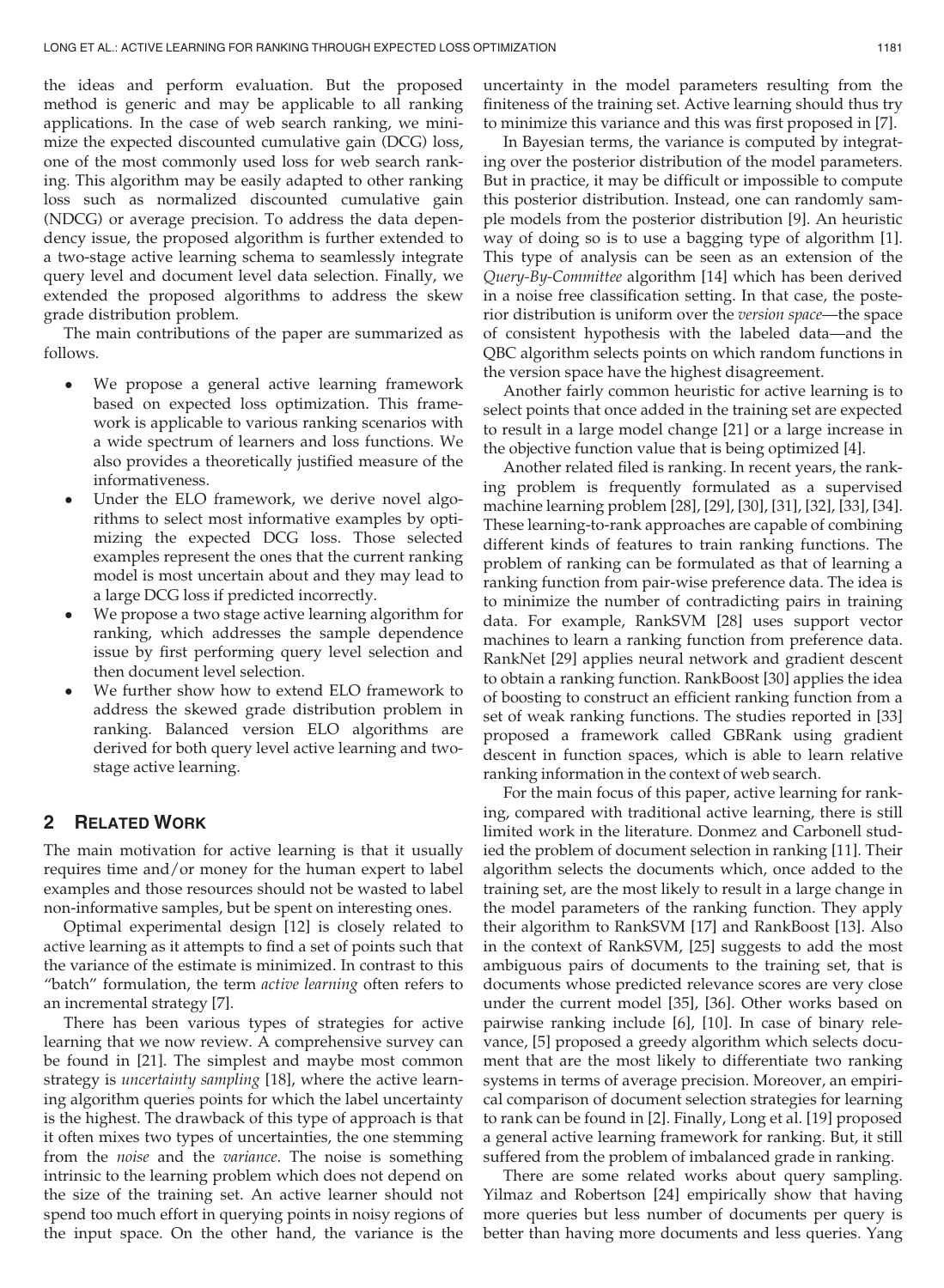et al. propose a greedy query selection algorithm that tries to maximize a linear combination of query difficulty, query density and query diversity [23].

# **EXPECTED LOSS OPTIMIZATION** FOR ACTIVE LEARNING

As explained in the previous section, a natural strategy for active learning is based on variance minimization. The variance, in the context of regression, stems from the uncertainty in the prediction due to the finiteness of the training set. Cohn et al. [7] proposes to select the next instance to be labeled as the one with the highest variance. However, this approach applies only to regression and we aim at generalizing it through the Bayesian expected loss [3].

In the rest of the section, we first review Bayesian decision theory in Section 3.1 and then introduce the expected loss optimization principle for active learning. In Section 3.2 we show that in the cases of classification and regression, applying ELO turns out to be equivalent to standard active learning method. Finally, we present ELO for ranking in Section 3.3.

# 3.1 Bayesian Decision Theory

We consider a classical Bayesian framework to learn a function  $f : \mathcal{X} \to \mathcal{Y}$  parametrized by a vector  $\theta$ . The training data D is made of n examples,  $(x_1, y_1), (x_n, y_n)$ . Bayesian learning consists in:

- 1) Specifying a prior  $P(\theta)$  on the parameters and a likelihood function  $P(y|x, \theta)$ .
- 2) Computing the likelihood of the training data,  $P(D|\theta) = \prod_{i=1}^{n} P(y_i|x_i, \theta).$ <br>Applying Bayes rule to 9
- 3) Applying Bayes rule to get the posterior distribution of the model parameters,  $P(\theta|D) = P(D|\theta)P(\theta)$  $P(D)$ .
- 4) For a test point  $x$ , computing the *predictive distribu*tion  $P(y|x, D) = \int_{\theta} P(y|x, \theta) P(\theta|D) d\theta$ .

Note that in such a Bayesian formalism, the prediction is a distribution instead of an element of the output space Y. In order to know which action to perform (or which element to predict), Bayesian decision theory needs a loss function. Let  $\ell(a, y)$  be the loss incurred by performing action  $a$  when the true output is  $y$ . Then the Bayesian expected loss is defined as the expected loss under the predictive distribution:

$$
\rho(a) := \int_{y} \ell(a, y) P(y|x, D) dy.
$$
 (1)

The best action according to Bayesian decision theory is the one that minimizes that loss:  $a^* := \arg \min_a \rho(a)$ . Central to our analysis is the expected loss of that action,  $\rho(a^*)$  or

$$
EL(x) := \min_{a} \int_{y} \ell(a, y) P(y|x, D) dy.
$$
 (2)

This quantity should be understood as follows: given that we have taken the best action  $a^*$  for the input  $x$ , and that the true output is in fact given by  $P(y|x, D)$ , what is, in expectation, the loss to be incurred once the true output is revealed?

The overall generalization error (i.e. the expected error on unseen examples) is the average of the expected loss over the input distribution:  $\int_x \mathrm{EL}(x) P(x) dx$ . Thus, in order to minimize this generalization error, our active learning to minimize this generalization error, our active learning strategy consists in selecting the input instance  $x$  to maximize the expected loss:

$$
\arg\max_x \mathbf{EL}(x).
$$

### 3.2 ELO for Regression and Classification

In this section, we show that the ELO principle for active learning is equivalent to well known active learning strategies for classification and regression. In the cases of regression and classification, the "action" a discussed above is simply the prediction of an element in the output space Y.

#### 3.2.1 Regression

The output space for regression is  $\mathcal{Y} = \mathbb{R}$  and the loss function is the squared loss  $\ell(a, y) = (a - y)^2$ . It is well known<br>that the prediction minimizing this square loss is the mean that the prediction minimizing this square loss is the mean of the distribution and that the expected loss is the variance:

$$
\arg\min_{a} \int_{y} (a - y)^{2} P(y | x, D) dy = \mu
$$
  
and 
$$
\min_{a} \int_{y} (a - y)^{2} P(y | x, D) dy = \sigma^{2},
$$

where  $\mu$  and  $\sigma^2$  are the mean and variance of the predictive distribution. So in the regression case, ELO will choose the point with the highest predictive variance which is exactly one of the classical strategy for active learning [7].

#### 3.2.2 Classification

The output space for binary classification is  $\mathcal{Y} = \{-1, 1\}$  and the loss is the 0/1 loss:  $\ell(a, y) = 0$  if  $a = y$ , 1 otherwise. The optimal prediction is given according to  $\arg \max_{a \in \mathcal{Y}} P(y = \theta)$  $a|x, D$  and the expected loss turns out to be:

$$
\min(P(y = 1|x, D), P(y = -1|x, D)),
$$

which is maximum when  $P(y = 1|x, D) = P(y = -1|x, D) =$ 0:5, that is when we are completely uncertain about the class label. This uncertainty based active learning is the most popular one for classification which was first proposed in [18].

#### 3.3 ELO for Ranking

In the case of ranking, the input instance is a query and a set of documents associated with it, while the output is a vector of relevance scores. If the query  $q$  has  $n$  documents, let us denote by  $X_q := (x_1, \ldots, x_n)$  the feature vectors describing these (query,document) pairs and by  $Y := (y_1, \ldots, y_n)$  their labels. As before we have a predictive distribution  $P(Y|)$  $X_q$ , D). Unlike active learning for classification and regression, active learning for ranking can select examples at different levels. One is query level, which selects a query with all associated documents  $X_q$ ; the other one is document level, which selects documents  $x_i$  individually.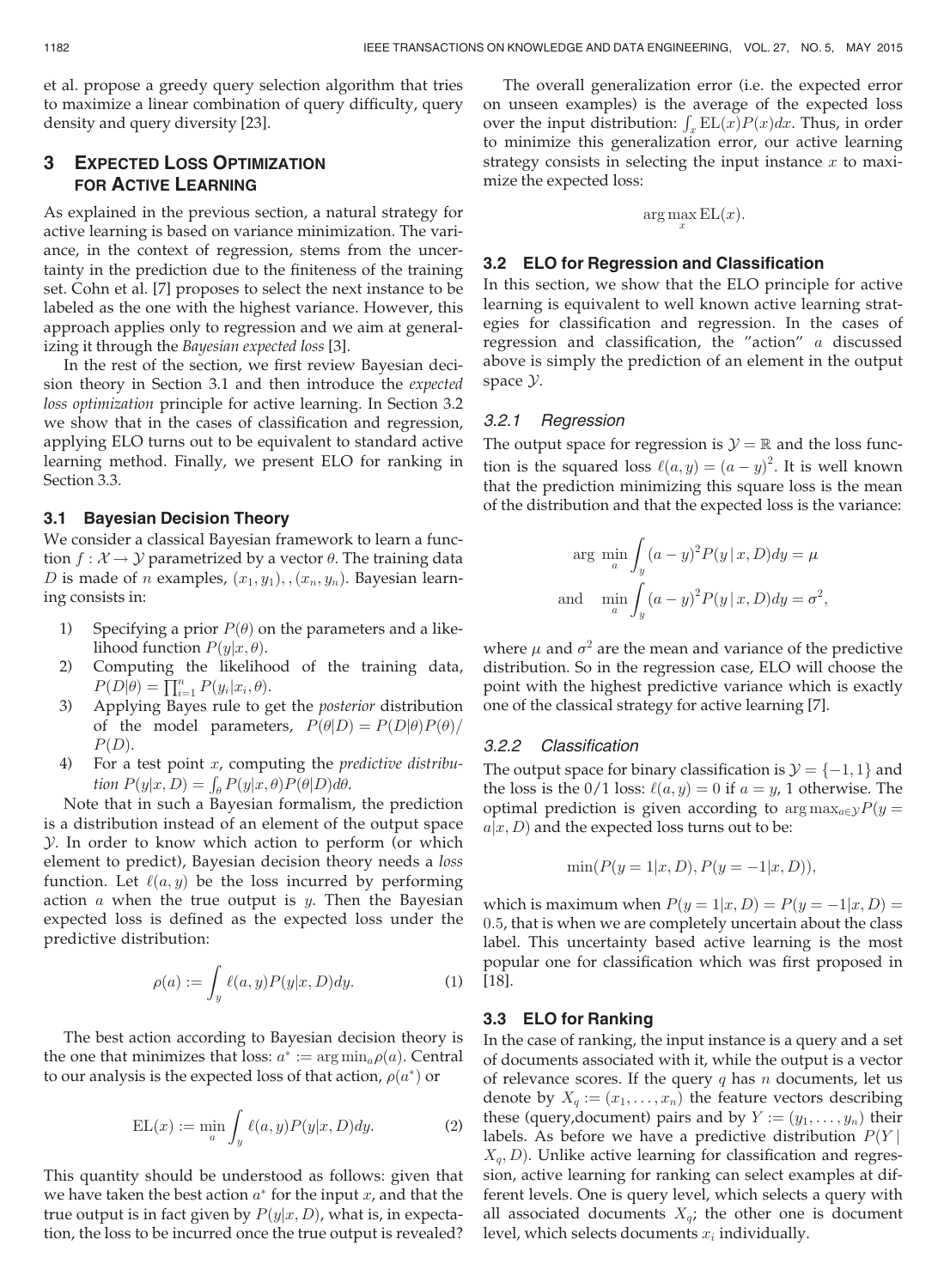#### 3.3.1 Query Level

In the case of ranking, the "action" in ELO framework is slightly different than before because we are not directly interested in predicting the scores, but instead we want to produce a ranking. So the set of actions is the set of permutations of length *n* and for a given permutation  $\pi$ , the rank of the *i*th document  $\pi(i)$ . The expected loss for a given  $\pi$  can thus be written as:

$$
\int_{Y} \ell(\pi, Y) P(Y | X_q, D) dY,
$$
\n(3)

where  $\ell(\pi, Y)$  quantifies the loss in ranking according to  $\pi$  if the true labels are given by  $Y$ . The next section will detail the computation of the expected loss where  $\ell$  is the DCG loss.

As before, the ELO principle for active learning tells us to select the queries with the highest expected losses:

$$
EL(q) := \min_{\pi} \int_{Y} \ell(\pi, Y) P(Y | X_q, D) dY.
$$
 (4)

As an aside, note that the ranking minimizing the loss (3) is not necessarily the one obtained by sorting the documents according to their mean predicted scores. This has already been noted for instance in [27].

# 3.3.2 Document Level

Selecting the most informative document is a bit more complex because the loss function in ranking is defined at the query level and not at the document level. We can still use the expected loss (4), but only consider the predictive distribution for the document of interest and consider the scores for the other documents fixed. Then we take an expectation over the scores of the other documents. This leads to:

$$
EL(q, i) = \int_{Y_i} \min_{\pi} \int_{y_i} \ell(\pi, Y) P(Y | X_q, D) dy_i dY^i, \quad (5)
$$

where  $EL(q, i)$  is the expected loss for query q associated with the *i*th document and  $Y^i$  is the vector Y after removing  $y_i$ .

#### 4 ALGORITHM DERIVATION

We now provide practical implementation details of the ELO principle for active learning and in particular specify how to compute equations (4) and (5) in case of the DCG loss.

The difficulty of implementing the formulations of the previous section lies in the fact that the computation of the posterior distributions  $P(y_i|x_i, D)$  and the integrals is in general intractable. For this reason, we instead use an ensemble of learners and replace the integrals by sums over the ensemble. As in [1], we propose to use bootstrap to construct the ensemble. More precisely, the labeled set is subsampled several times and for each subsample, a relevance function is learned. The predictive distribution for a document is then given by the predicted relevance scores by various functions in the ensemble. The use of bootstrap to estimate predictive distributions is not new and there has been some work investigating whether the two procedures are equivalent [16].

Finally note that in our framework we need to estimate the relevance scores; therefore, we concentrate in this paper on pointwise approaches for learning to rank, since pairwise and listwise approaches may not provide relevance scores. However, the proposed algorithm can be applied to situations when pairwise and listwise approaches can generate relevance scores.

#### 4.1 Query Level Active Learning

If the metric of interest is DCG, the associated loss is the difference between the DCG for that ranking and the ranking with largest DCG:

$$
\ell(\pi, Y) = \max_{\pi'} \text{DCG}(\pi', Y) - \text{DCG}(\pi, Y),\tag{6}
$$

where

DCG
$$
(\pi, Y)
$$
 =  $\sum_{i} \frac{2^{y_i} - 1}{\log_2(1 + \pi(i))}$ . (7)

Substituting (6) into (4), the expected loss for a given  $q$  is expressed as follows:

$$
EL(q) = \min_{\pi} \int_{Y} (\max_{\pi'} DCG(\pi', Y) - DCG(\pi, Y))
$$

$$
P(Y|X_q, D)dY
$$

$$
= \int_{Y} \max_{\pi'} DCG(\pi', Y)P(Y|X_q, D)dY
$$
(8)
$$
- \max_{\pi} \int_{Y} DCG(\pi, Y)P(Y|X_q, D)dY.
$$

The derivation of the second step uses the fact that the first term in the loss function (6) is a constant w.r.t.  $\pi$ .

The maximum in the first component of (8) can easily be found by sorting the documents according to  $Y$ . We rewrite the integral in the second component as:

$$
\int_{Y} \text{DCG}(\pi, Y) P(Y | X_q, D) dY
$$
\n
$$
= \sum_{i} \frac{1}{\log_2(1 + \pi(i))} \underbrace{\int_{y_i} (2^{y_i} - 1) P(y_i | x_i, D) dy_i}_{:= t_i}, \qquad (9)
$$

with which the maximum can now be found by sorting the  $t_i$ .

The pseudo-code for selecting queries based on equation (8) is presented in Algorithm 1. The notations and definitions are as follows:

G is the *gain* function defined as

.

$$
G(s) = 2^s - 1.
$$

The notation  $\langle \cdot \rangle$  means average. For instance,

$$
\langle d_i \rangle = \frac{1}{N} \sum_{i=1}^N d_i.
$$

 BDCG is a function which takes as input a set of gain values and returns the corresponding best DCG:

$$
BDCG({g_j}) = \sum_{j} \frac{g_j}{\log_2(1 + \pi^*(j))},
$$

where  $\pi^*$  is the permutation sorting the  $g_j$  in decreasing order.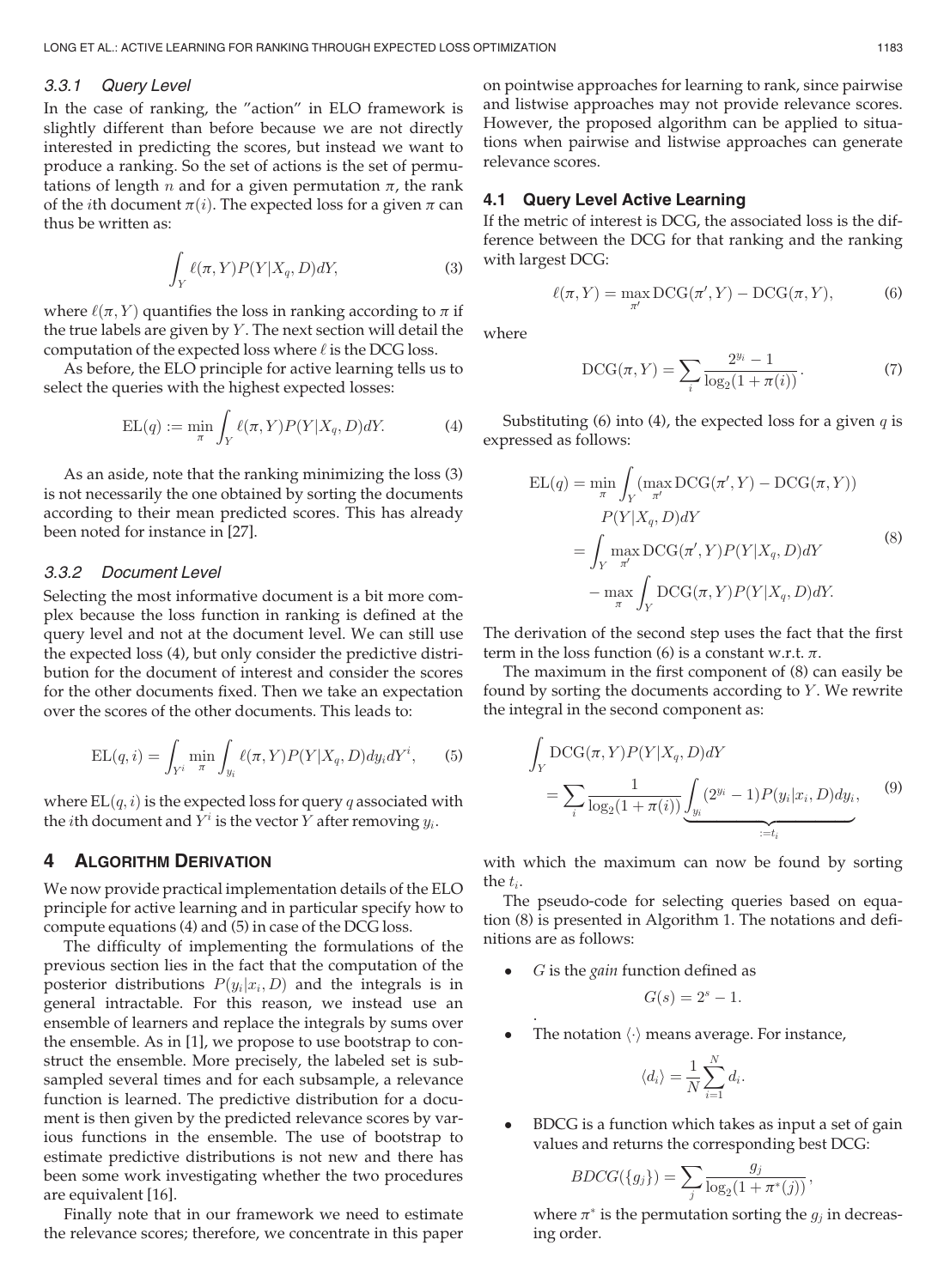Algorithm 1. Query Level ELO-DCG Algorithm **Input:** Labeled set  $\mathcal{L}$ , unlabeled set  $\mathcal{U}$ , the number of queries to be selected  $n_a$ . Output: The selected query set Q. Method: for  $i = 1, ..., N$  do  $N =$  size of the ensemble Subsample L and learn a relevance function  $s_j^i$   $\leftarrow$  score predicted by that function on the *j*th document<br>in *U*  $\overline{\text{in } U}$ . end for for  $q = 1, \ldots, Q$  do  $Q$  = number of queries in U  $\mathcal{I} \leftarrow$  documents associated to  $q$ <br>**for**  $i = 1, ..., N$  **do** for  $i = 1, ..., N$  do<br> $d_i \leftarrow \text{RDCG}(fG)$  $d_i \leftarrow \text{BDCG}(\{G(s_j^i)\}_{j \in \mathcal{I}})$ nd for end for  $t_j \leftarrow \langle G(s_i^i) \rangle$ j) |<br>∩ (  $d \leftarrow \text{BDCG}(\{t_j\}_{j \in \mathcal{I}})$  $EL(q) \leftarrow \langle d_i \rangle - d$ end for Return  $Q$  contains  $n_q$  queries with the highest values  $EL(q)$ .

# 4.2 Document Level Active Learning

Substituting (6) into (5), the expected loss of the ith document is expressed as:

$$
EL(q, i) = \int_{Y^i} \min_{\pi} \int_{y_i} (\max_{\pi'} \text{DCG}(\pi', Y) - \text{DCG}(\pi, Y)) dy_i dY^i,
$$
  
\n
$$
= \int_{Y^i} \left[ \int_{y_i} \max_{\pi'} \text{DCG}(\pi', Y) P(Y | X_q, D) dy_i \right]
$$
  
\n
$$
- \max_{\pi} \int_{y_i} \text{DCG}(\pi, Y) P(Y | X_q, D) dy_i \right] dY^i,
$$
\n(10)

which is similar to equation  $(8)$  except that the uncertainty is on  $y_i$  instead of the entire vector Y and that there is an outer expectation on the relevance values for the other documents. The corresponding pseudo-code is provided in Algorithm 2.

# Algorithm 2. Document Level ELO-DCG Algorithm

**Input:** Labeled set  $\mathcal{L}$ , unlabeled set  $\mathcal{U}$ , the number of documents to be selected  $n_{\text{max}}$ .

**Output:** The selected document set  $D$ .

# Method:

for  $i = 1, ..., N$  do  $N =$  size of the ensemble Subsample L and learn a relevance function  $s_j^i$   $\leftarrow$  score predicted by that function on the *j*th document<br>in *U* in  $U$ . end for for all  $j \in U$  do for  $i = 1, \ldots, N$  do  $t_k \leftarrow s_k^i, \forall k \neq j$ <br>for  $n = 1$ for  $p = 1, \ldots, N$  do  $t_j \leftarrow s_j^p$ <br>d  $\leftarrow$  B  $d_p \leftarrow \text{BDCG}(\{G(t_k)\})$ end for  $g_k \leftarrow G(s_k^i), \forall k \neq j$ <br> $g_i \leftarrow \langle G(s_i^i) \rangle$  $g_j \leftarrow \langle G(s_i^i) \rangle$  $\text{EL}(j) \leftarrow \langle d_p \rangle - \text{BDCG}(\lbrace g_k \rbrace)$ 

#### end for end for

Return  $D$  that contains  $n_u$  documents with the highest values of  $EL(j)$ .

# 4.3 Two-Stage Active Learning

Both query level and document level active learning have their own drawbacks. Since query level active learning selects all documents associated with a query, it is tend to include non-informative documents when there are a large number of documents associated with each query. For example, in Web search applications, there are large amount of Web documents associated for a query; most of them are non-informative, since the quality of a ranking function is mainly measured by its ranking output on a small number of top ranked Web documents. On the other hand, document level active learning selects documents individually. This selection process implies unrealistic assumption that documents are independent, which leads to some undesirable results. For example, an informative query could be missed if none of its documents is selected; or only one document is selected for a query, which is not a good example in ranking learning.

# Algorithm 3. Two Stage ELO-DCG Algorithm

Input: Labeled set  $\mathcal{L}$ , unlabeled doc  $\mathcal{U}$ , the number of queries to be selected  $n_q$ , the number of documents to be selected for each query  $n_u$ .

Output: The selected query-document set D. Method: for  $i = 1, ..., N$  do  $N =$  size of the ensemble Subsample L and learn a relevance function  $s_j^i$   $\leftarrow$  score predicted by that function on the *j*th document<br>in *U* in  $U$ . end for for  $q = 1, \ldots, Q$  do  $Q$  = number of queries in U  $\mathcal{I} \leftarrow$  documents associated to q for  $i = 1, \ldots, N$  do  $d_i \leftarrow \text{BDCG}(\{G(s_j^i)\}_{j \in \mathcal{I}})$ nd for end for  $t_i \leftarrow \langle G(s_i^i) \rangle$ j) |<br>∩ (  $d \leftarrow \text{BDCG}(\{t_j\}_{j \in \mathcal{I}})$  $EL(q) \leftarrow \langle d_i \rangle - d$ end for Select  $n_q$  queries with the highest values  $EL(q)$  into  $Q$ . for all  $q \in \mathcal{Q}$  do  $\mathcal{I} \leftarrow$  documents associated to q for all  $j \in \mathcal{I}$  do for  $i = 1, \ldots, N$  do  $t_k \leftarrow s_k^i, \forall k \neq j$ <br>for  $n = 1$ for  $p = 1, \ldots, N$  do  $t_j \leftarrow s_j^p$  $d_p \leftarrow \text{BDCG}(\{G(t_k)\})$ end for  $g_k \leftarrow G(s_k^i), \forall k \neq j$  $g_i \leftarrow \langle G(s_i^i) \rangle$ jII<br>'  $\text{EL}(j) \leftarrow \langle d_p \rangle - \text{BDCG}(\lbrace g_k \rbrace)$ end for Select  $n_u$  documents with the highest values of  $EL(j)$  into  $\mathcal{D}_q$  $\frac{\nu_q}{\text{end for}}$  $\mathcal{D} = \mathcal{D} \cup \mathcal{D}_\alpha$ end for Return D.

Therefore, it is natural to combine query level and document level into two-stage active learning. A realistic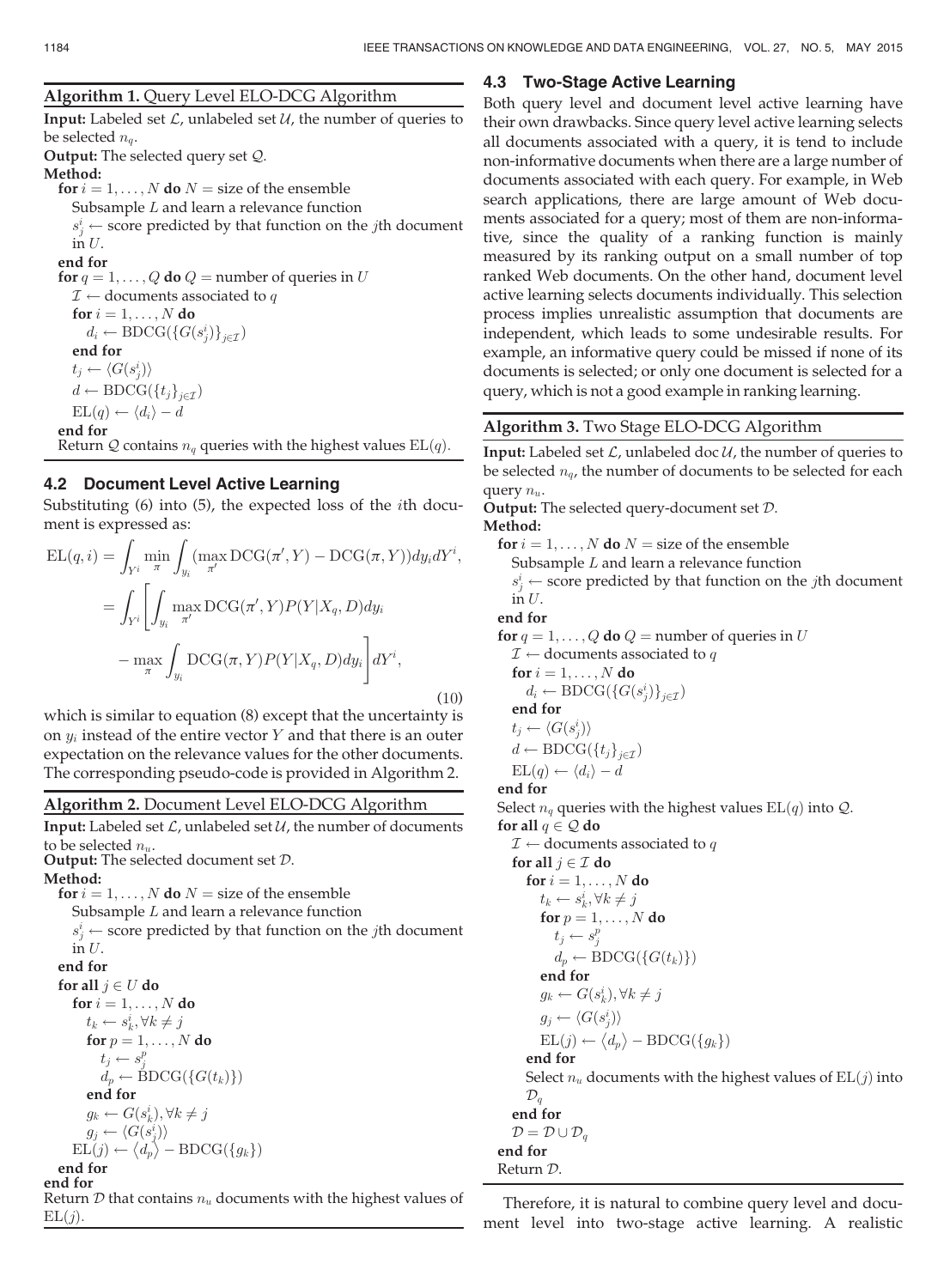

Fig. 1. Grade distribution for a randomly selected web search data set.

assumption for ranking data is that queries are independent and the documents are independent given on a query. Based on this assumption, we propose the twostage ELO-DCG algorithm that is summarized in Algorithm 3. Algorithm 3 first selects most informative queries; then, selects the most informative documents for each selected query.

#### 4.4 Balanced ELO Active Learning

In this section, we show how ELO framework can be easily adapted to address the grade imbalance problem for ranking.

In many ranking applications, especially Web search ranking, the distribution of relevance scores are very skewed. Under five grade scheme, "Perfect-4", "Excellent-3", "Good-2", "Fair-1", and "Bad-0", there are usually much less perfect and excellent examples in a randomly selected Web search data set from a commercial search engine. Fig. 1 shows the grade distribution of a randomly selected Web search data set. In Fig. 1, we observe that the excellent examples are less that 10 percent and perfect examples are less than 2 percent.

On the other hand, users usually only care about the top ranked documents, which are often perfect or excellent documents, instead of entire collection of documents that match a query. Intuitively, if a training set has very few perfect or excellent examples, it will be very difficult for the ranking learner to learn decision boundaries to identify perfect and excellent documents. As a result, the learned ranking function cannot be expected to have good performance. In fact, [2] shows that selecting more relevant documents into a training set can improve ranking models.

ELO framework can be easily to extended to address the skew grade distribution problem by re-designing the expected loss function. For the ELO-DCG algorithms, we propose the following expected loss function for the document selection, which selects the examples with high expected DCG loss and at the same time put more preference on highly relevant documents to obtain more balanced train data,

$$
EL(q, i) = \int_{Y^i} \min_{\pi} \int_{y_i} s(y_i) \ell(\pi, Y) P(Y | X_q, D) dy_i dY^i, \quad (11)
$$

where  $s(y_i)$  is a function to incorporate the prior knowledge to balance the grade distribution. For example,

$$
s(y) = y \tag{12}
$$

puts preference on highly relevant documents; and similarly,

$$
s(y) = y^2 \tag{13}
$$

put even more on highly relevant documents; and

$$
s(y) = (y - \mathbb{E}(y))^2
$$
 (14)

where E denotes expectation, puts preference on both highly relevant documents and highly irrelevant documents.

In this paper we simply adopt the identity function in Eq.(12) to show how to deal with grade skew problem as shown in Fig. 1 under ELO framework. The approach can be easily extended to other situations in the need of balanced grade distribution.

Substituting (6) and (12) into (11), the expected loss of the ith document is expressed as:

$$
EL(q, i) = \int_{Y^i} \min_{\pi} \int_{y_i} y_i(\max_{\pi'} \text{DCG}(\pi', Y) - \text{DCG}(\pi, Y))
$$

$$
dy_i dY^i,
$$

$$
= \int_{Y^i} \left[ \int_{y_i} y_i \max_{\pi'} \text{DCG}(\pi', Y) P(Y | X_q, D) dy_i - \max_{\pi} \int_{y_i} y_i \text{DCG}(\pi, Y) P(Y | X_q, D) dy_i \right] dY^i,
$$
(15)

which is similar to equation (10) except that  $y_i$  is used to weight the loss function to put more weights on highly relevant documents.

When using (15) to select documents, we obtain balanced ELO-DCG algorithms. The balanced two stage ELO-DCG algorithm is summarized in Algorithm 4. Algorithm 4 first selects most informative queries as in Algorithm 2; then, selects the documents for each query by considering both DCG loss and grade distribution, i.e., selects documents with most potential to improve DCG and at the same time puts more preference on the highly relevant document to mitigate the skew grade distribution problem.

# 5 EXPERIMENTAL EVALUATION

As a general active learning algorithm for ranking, ELO-DCG can be applied to a wide range of ranking applications. In this section, we apply different versions of ELO-DCG algorithms to web search ranking to demonstrate the properties and effectiveness of our algorithm. We denote query level, document level, and two-stage ELO-DCG algorithms as ELO-DCG-Q, ELO-DCG-D, and ELO-DCG-QD, respectively.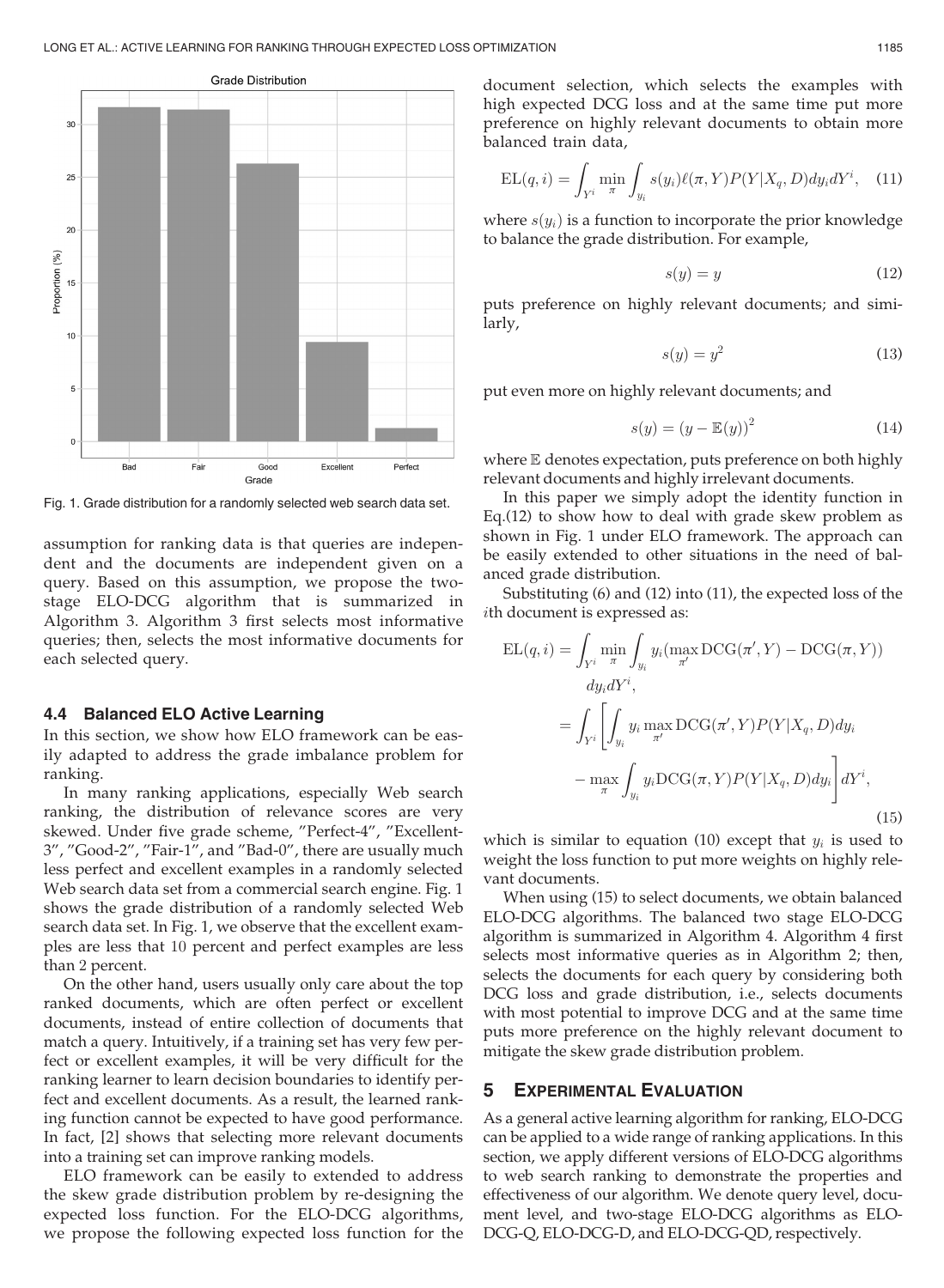# Algorithm 4. Balanced two Stage ELO-DCG Algorithm

**Input:** Labeled set  $\mathcal{L}$ , unlabeled doc  $\mathcal{U}$ , the number of queries to be selected  $n_q$ , the number of documents to be selected for each query  $n_u$ . Output: The selected query-document set D. Method: for  $i = 1, ..., N$  do  $N =$  size of the ensemble Subsample L and learn a relevance function  $s_j^i$   $\leftarrow$  score predicted by that function on the *j*th document<br>in *U*  $\overline{\text{in }U}$ . end for for  $q = 1, \ldots, Q$  do  $Q$  = number of queries in U  $\mathcal{I} \leftarrow$  documents associated to q for  $i = 1, \ldots, N$  do  $d_i \leftarrow \text{BDCG}(\{G(s_j^i)\}_{j \in \mathcal{I}})$ nd for end for  $t_i \leftarrow \langle G(s_i^i) \rangle$  $d \leftarrow \text{BDCG}(\{t_j\}_{j \in \mathcal{I}})$ <br>EL $(a) \leftarrow (d \cdot) - d$  $EL(q) \leftarrow \langle d_i \rangle - d$ end for Select  $n_q$  queries with the highest values  $EL(q)$  into  $Q$ . for all  $q \in \mathcal{Q}$  do  $\mathcal{I} \leftarrow$  documents associated to q for all  $j \in \mathcal{I}$  do for  $i = 1, \ldots, N$  do  $t_k \leftarrow s_k^i, \forall k \neq j$ <br>for  $n = 1$ for  $p = 1, \ldots, N$  do  $t_j \leftarrow s_j^p$ <br>d  $\leftarrow$  B  $d_p \leftarrow \text{BDCG}(\{G(t_k)\})$ end for  $g_k \leftarrow G(s_k^i), \forall k \neq j$ <br> $g_i \leftarrow \langle G(s_i^i) \rangle$  $g_j \leftarrow \langle G(s_j^i) \rangle$  $\overline{s}_j \leftarrow \langle s_j^p \rangle$ EL $(i) \leftarrow$  $\text{EL}(j) \leftarrow \overline{s}_j(\langle d_p \rangle - \text{BDCG}(\{g_k\}) )$ end for Select  $n_u$  documents with the highest values of  $EL(j)$  into  $\mathcal{D}_q$ end for  $\mathcal{D} = \mathcal{D} \cup \mathcal{D}_a$ end for Return D.

# 5.1 Data Sets

We use web search data from a commercial search engine. The data set consists of a random sample of about 10,000 queries with about half million web documents. Those query-document pairs are labeled using a five-grade labeling scheme: {Bad, Fair, Good, Excellent, Perfect}.

For a query-document pair  $(q; d)$ , a feature vector x is generated and the features generally fall into the following three categories. Query features comprise features dependent on the query  $q$  only and have constant values across all the documents, for example, the number of terms in the query, whether or not the query is a person name, etc. Document features comprise features dependent on the document d only and have constant values across all the queries, for example, the number of inbound links pointing to the document, the amount of anchor-texts in bytes for the document, and the language identity of the document, etc. Query-document features comprise features dependent on the relation of the query  $q$  with respect to the document d,

TABLE 1 Sizes of the Five Data Sets

| Data set    | Number of examples |  |
|-------------|--------------------|--|
| base set 2k | $\sim$ 2,000       |  |
| base set 4k | $\sim 4.000$       |  |
| base set 8k | ~1.000             |  |
| AL set      | $\sim$ 160,000     |  |
| test set    | $\sim$ 180.000     |  |

for example, the number of times each term in the query  $q$ appears in the document d, the number of times each term in the query  $q$  appears in the anchor-texts of the document d, etc. We selected about five hundred features in total.

We randomly divide this data set into three subsets, base training set, active learning set, and test set. From the base training set, we randomly sample three small data sets to simulate small size labeled data sets  $\mathcal{L}$ . The active learning data set is used as a large size unlabeled data set  $U$  from which active learning algorithms will select the most informative examples. The true labels from active learning set are not revealed to the ranking learners unless the examples are selected for active learning. The test set is used to evaluate the ranking functions trained with the selected examples plus base set examples. We kept test set large to have rigorous evaluations on ranking functions. The sizes of those five data sets are summarized in Table 1.

# 5.2 Experimental Setting

For the learner, we use gradient boosting decision tree (GBDT) [15].

The input for ELO-DCG algorithm is a base data set  $\mathcal L$ and the AL data set  $U$ . The size of the function ensemble is set as eight for all experiments. ELO-DCG algorithm selects top  $m$  informative examples; those  $m$  examples are then added to the base set to train a new ranking function; the performance of this new function is then evaluated on the test set. Each algorithm with each base set is tested on 14 different m, 500, 1,000, 2,000, 4,000, 6,000, 8,000, 10,000, 12,000, 16,000, 24,000, 32,000, 48,000, 64,000, and 80,000. For every experimental setting, 10 runs are repeated and in each run the base set is re-sampled to generate a new function ensemble.

For the performance measure for ranking models, we select to use DCG-k, since users of a search engine are only interested in the top-k results of a query rather than a sorted order of the entire document collection. In this study, we select k as 10. The average DCG of 10 runs is reported for each experiment setting.

# 5.3 Document Level Active Learning

We first investigate document level active learning, since documents correspond to basic elements to be selected in the traditional active learning framework. We compare document level ELO-DCG algorithm with random selection (denoted by Random-D) and a classical active learning approach based on variance reduction (VR) [7], which selects document examples with largest variance on the prediction scores. Concretely, VR based approach first random sample data to train multiple models; then, it applies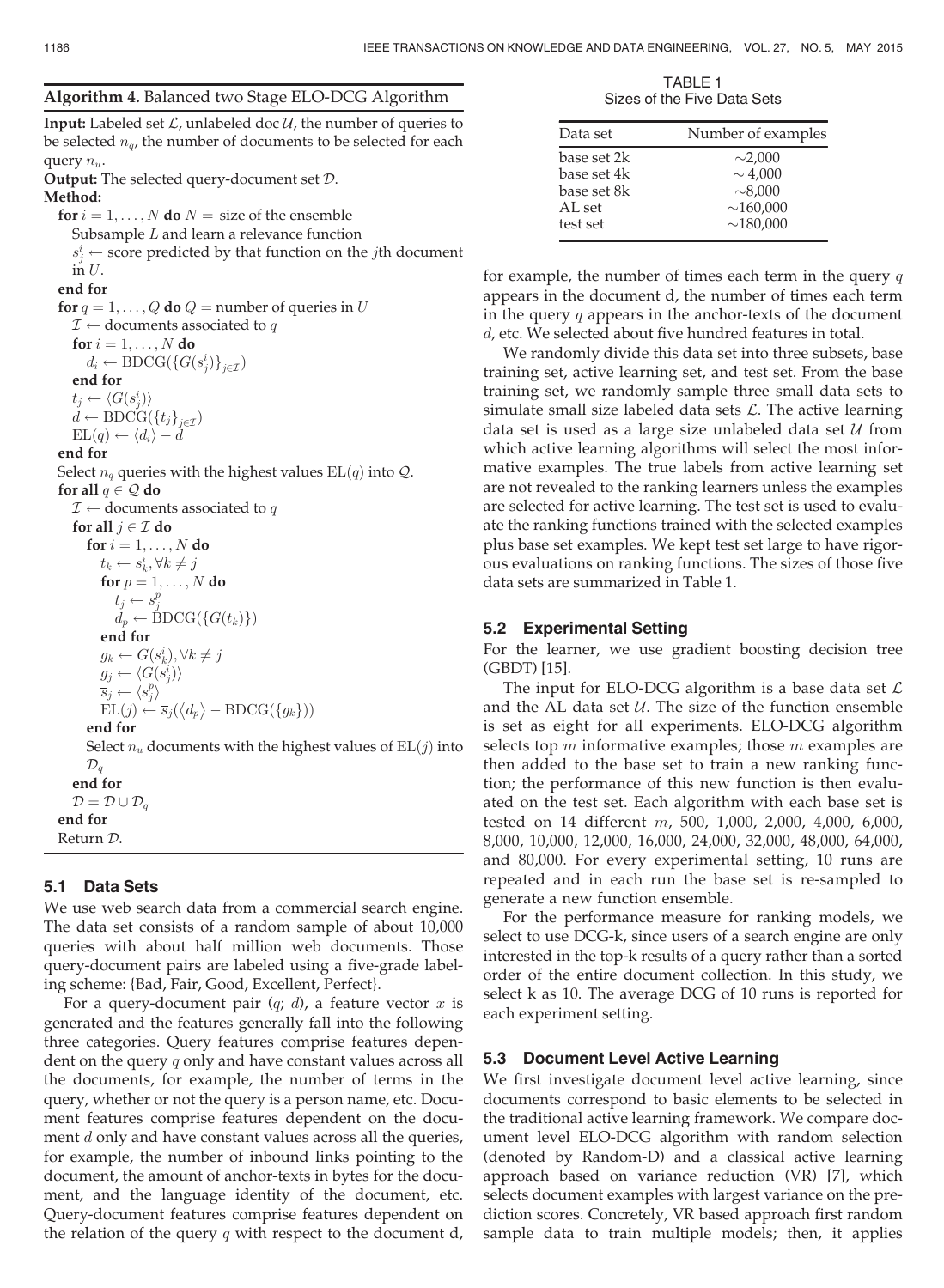$11$ 

 $12$ 

 $12$ 

 $\overset{\mathtt{o}}{\underset{\mathtt{DG}}{\mathtt{G}}}$  12

 $11$ 

 $\overline{11}$ 

 $11$ 



 $2^1$ 

Fig. 2. DCG comparison of document level ELO-DCG, variance reduction based document selection, and random document selection with base sets of sizes 2,4, and 8k shows that ELO-DCG algorithm outperforms the other two document selection methods at various sizes of selected examples.

Number of Examples Selected

 $2^{11}$ 

multiple models to the candidate document examples to obtain multiple prediction scores; finally, it selects the documents with largest variance on the prediction scores.

 $2^1$ 

 $2^1$ 

Number of Examples Selected

Fig. 2 compares the three document level active learning methods in terms of DCG-10 of the resulting ranking functions on the test set. Those ranking functions are trained with base data set and the selected examples. X-axis denotes number of examples selected by the active learning algorithm. For all three methods, the DCG increases with the number of added examples. This agrees with the intuition that the quality of a ranking function is positively correlated with the number of examples in the training set. ELO-DCG consistently outperforms the other two methods. An possible explanation is that ELO-DCG optimizes the expected DCG loss that is directly related to the objective function DCG-10 used to evaluate the ranking quality; on the other hand, the prediction score variance from VR is not directly related to DCG driven objective. In fact, VR performs even worse than random document selection when the size of the selected example is small. An advantage of the ELO-DCG algorithm is its capability to optimize directly based on the ultimate loss function to measure ranking quality.

#### 5.4 Query Level Active Learning

 $12$ 

In this section, we show that query level ELO-DCG algorithm effectively selects informative queries to improve the learning to rank performance. Since traditional active learning approaches cannot directly applied to query selection in ranking, we compare it with random query selection (denoted by Random-Q) used in practice.

 $2^{\frac{1}{2}}$ 

Number of Examples Selected

 $2^1$ 

Fig. 3 shows the DCG comparison results. we observe that for all three base sets, ELO-DCG performs better than random selection for all different sample sizes (from 500 to 80,000) that are added to base sets. Moreover, ELO-DCG converges much faster than random selection, i.e., ELO-DCG attains the best DCG that the whole AL data set can attain with much less examples added to the train data.

# 5.5 Two-Stage Active Learning

In this section, we compare two-stage ELO-DCG algorithm with other two two-stage active learning algorithms. One is two-stage random selection, i.e. random query selection followed by random document selection for each query. The other one is a widely used approach in practice, which first



Fig. 3. DCG comparisons of query level ELO-DCG and random query selection with base sets of sizes 2,4, and 8k shows that ELO-DCG algorithm outperforms random selection at various sizes of selected examples.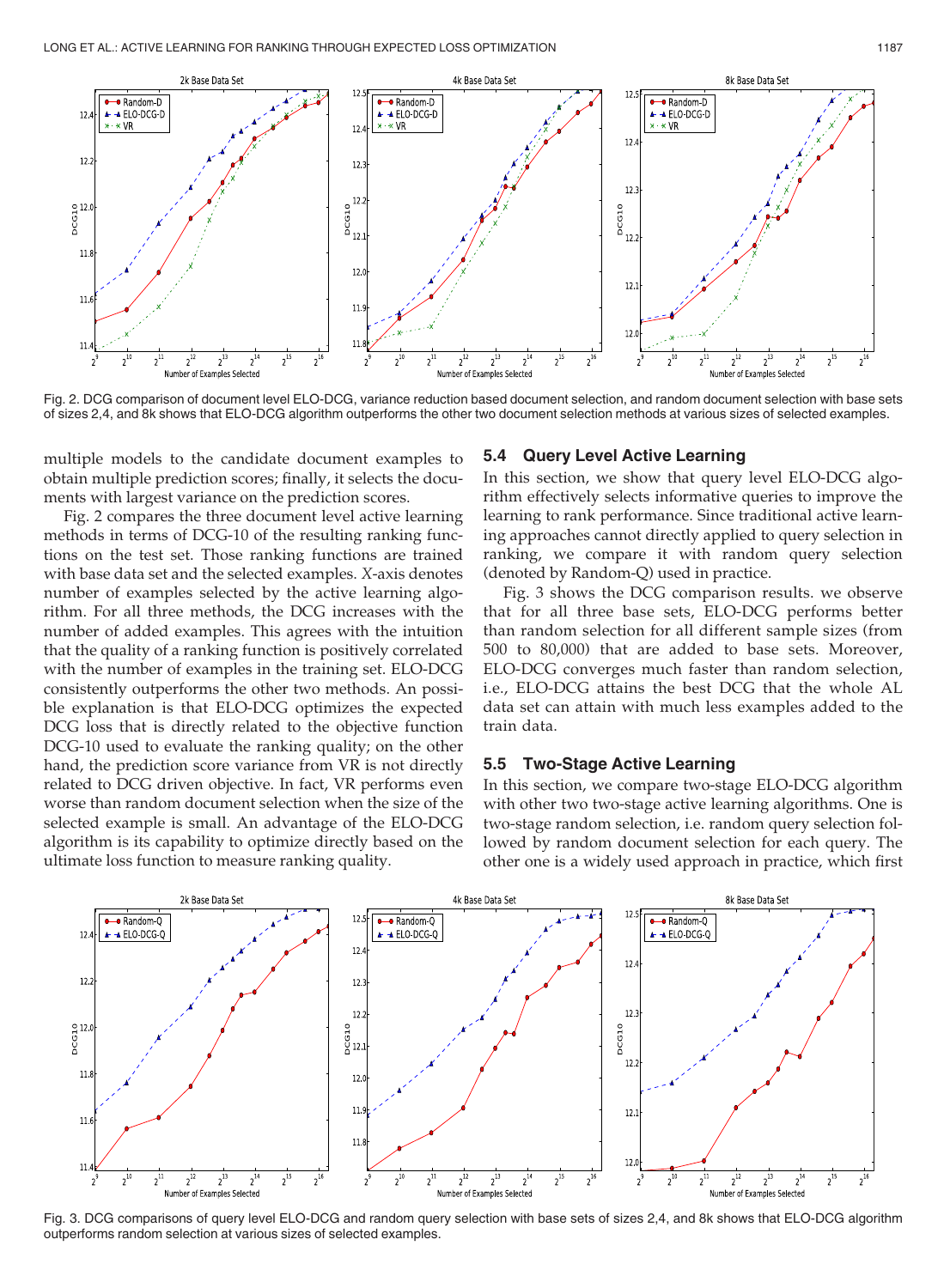

Fig. 4. DCG comparisons of two-stage ELO-DCG, two-stage random selection, and top-K selection with base set 2,4, and 8k shows that ELO-DCG algorithm performs best.

randomly selects queries and then select top k relevant documents for each query based on current ranking functions (such as top k web sites returned by the current search engine) [24]. In our experimental setting, this approach corresponds to randomly query selection followed by selecting k documents with highest mean relevance scores within each selected query. We denote this approach as top-K. In all three two-stage algorithms, we simply fix the number of documents per query at 15 based on the results from [24].

Fig. 4 shows the DCG comparison results for two-stage active learning. We observe that among all three base sets, ELO-DCG performs the best and top-K performs the second. This result demonstrates that two-stage OLE-DCG effectively select most informative documents for most informative queries. A possible reason that top-K performs better than random selection is that top-k selects more perfect and excellent examples. Those examples contribute more to DCG than bad and fair examples.

We have observed that ELO-DCG algorithms perform best in all three active learning scenarios, query level, document level, and two stage active learning. Next, we compare three versions of ELO-DCG with each other.

Fig. 5 shows DCG comparisons of two-stage ELO-DCG, query level ELO-DCG, and document level ELO-DCG. We observe that for all three based sets, two stage ELO-DCG performs best. The reason that two-stage algorithm performs best may root in its reasonable assumption for the ranking data: queries are independent; the documents are conditionally independent given a query. On the other hand, the document level algorithm makes the incorrect assumption about document independence and may miss informative information at the query level; the query level algorithm selects all documents associated with a query, which are not all informative.

From the above results, we can observe that compared with the widely used top-K approach in practice, two-stage ELO-DCG algorithm can significantly reduce the labeling cost. Table 2 summarizes the cost reduction of two-stage algorithm compared with top-K approach.

In Table 2, the saturated size means that when the examples of this size are selected and added back to the base set to train a ranking function, the performance of the learned ranking function is equivalent to the ranking function trained with all active learning data. From the first row of



Fig. 5. DCG comparisons of two-stage ELO-DCG, query level ELO-DCG, and document level ELO-DCG,with base sets of sizes 2,4, and 8k shows that two-stage ELO-DCG algorithm performs best.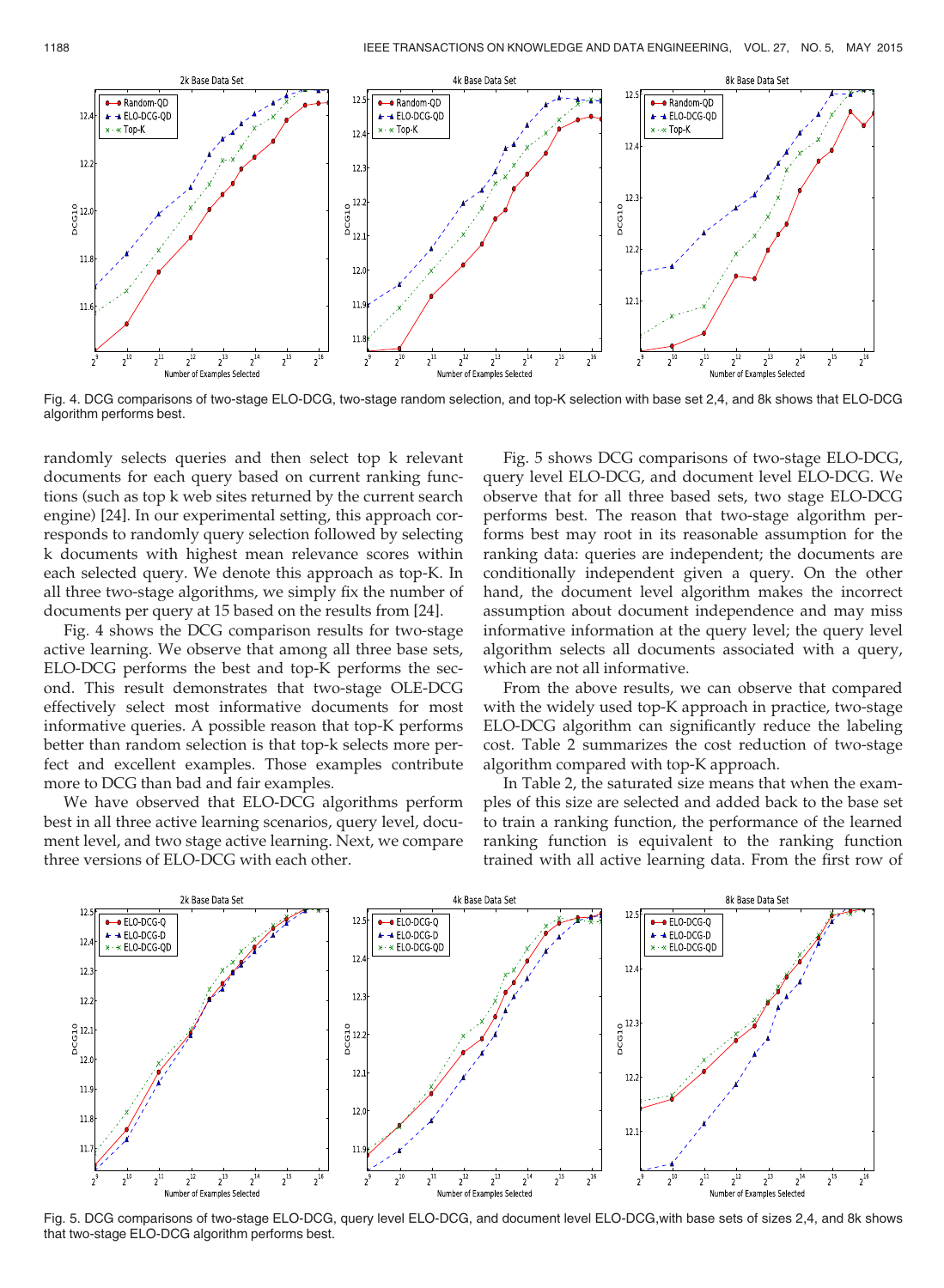| TABLE 2                                                            |
|--------------------------------------------------------------------|
| Cost Reduction of Two-Stage Algorithm Compared with Top-K Approach |

| Base set size | Saturated size for ELO-DCG | Saturated size for top-K | Percentage of cost reduced |
|---------------|----------------------------|--------------------------|----------------------------|
| 2k            | 64k                        | 80k                      | $20\%$                     |
| 4k            | 48k                        | 80k                      | 40%                        |
| 8k            | 32k                        | 80k                      | 64\%                       |



Fig. 6. DCG comparisons of two-stage ELO-DCG and balanced two-stage ELO-DCG, with base sets of sizes 2,4, and 8k shows that balanced twostage ELO-DCG algorithm performs better.

Table 2, we observe that for the base set of size 2k, 64k is the saturated size for two-stage ELO-DCG algorithm and 80k is the saturated size for top-K approach; hence, 64k selected examples from two-stage ELO-DCG algorithm is equivalent to 80k selected examples from top-K approach. This means that two-stage ELO-DCG algorithm can reduce the labeling cost by 16k, which is 20 percent of 80k. The largest percentage of cost reduced, 64, percent is from base set 8k.

#### 5.6 Balanced Two-Stage Active Learning

In this section, we compare balanced two-stage ELO-DCG algorithm (denoted as B-ELO-DCG) with normal two-stage ELO-DCG algorithm.

Fig. 6 shows DCG comparisons of balanced two-stage ELO-DCG, and normal two stage ELO-DCG. We observe that for all three based sets, balanced two stage ELO-DCG performs better. Grade distribution analysis of the examples selected by two algorithms shows that averagely the examples selected by balanced ELO-DCG algorithm have 10.1 percent more excellent documents and 5.2 percent more perfect documents, i.e., the data sets form balanced ELO-DCG have more balanced grade distributions toward to highly relevant documents. Balanced ELO-DCG algorithm selects examples with both high potential to improve DCG and more balanced grade distribution, which helps learning algorithm to learn better decision boundaries for identify highly relevant documents; hence, it leads better DCG performance.

# 6 CONCLUSIONS AND FUTURE WORK

We propose a general expected loss optimization framework for ranking, which is applicable to active learning scenarios for various ranking learners. Under ELO framework, we derive novel algorithms, query level ELO-DCG and document level ELO-DCG, to select most informative examples to minimize the expected DCG loss. We propose a two stage active learning algorithm to select the most effective examples for the most effective queries. We further extend the proposed algorithm to deal with the typical skew grade distribution problem in learning to rank. Extensive experiments on real-world web search data sets have demonstrated great potential and effectiveness of the proposed framework and algorithms.

In future, we will investigate how to fuse the query level and document level selection steps in order to produce a more robust query selection strategy. Besides, we will also evaluate our active learning method upon different types of data.

#### ACKNOWLEDGMENTS

This research was partially supported by National Natural Science Foundation of China (No. 61003107; No. 61221001) and the High Technology Research and Development Program of China (No. 2012AA011702).

#### **REFERENCES**

- [1] N. Abe and H. Mamitsuka, "Query learning strategies using boosting and bagging," in Proc. 15th Int. Conf. Mach. Learn., 1998, pp. 1–9.
- [2] J. A. Aslam, E. Kanoulas, V. Pavlu, S. Savev, and E. Yilmaz, "Document selection methodologies for efficient and effective learning-to-rank," in Proc. 32nd Int. ACM SIGIR Conf. Res. Develop. Inform. Retrieval, 2009, pp. 468–475.
- [3] J. Berger, Statistical Decision Theory and Bayesian Analysis. New York, NY, USA: Springer, 1985.
- [4] C. Campbell, N. Cristianini, and A. Smola, "Query learning with large margin classifiers," in Proc. 17th Int. Conf. Mach. Learn., 2000, pp. 111–118.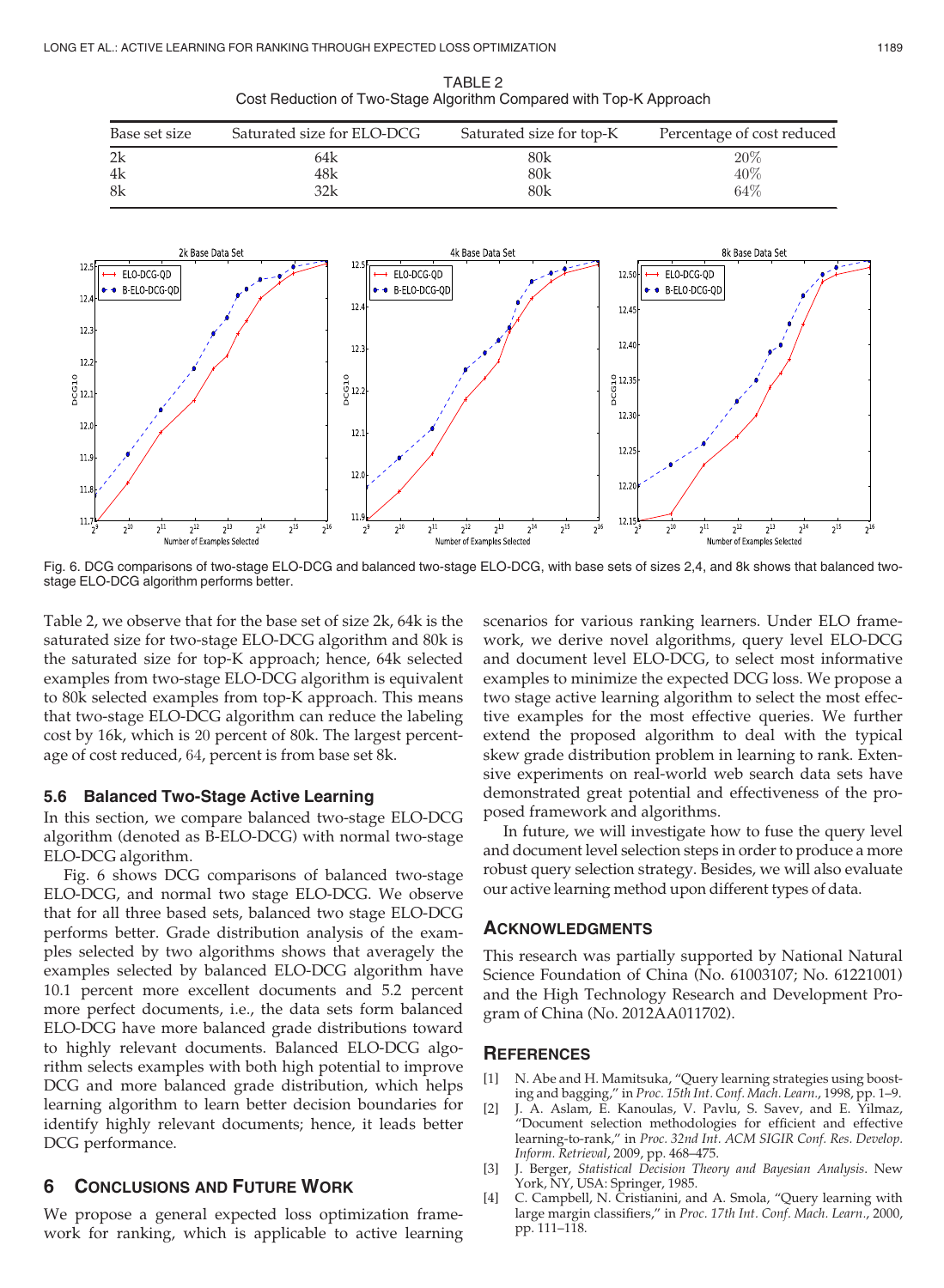- [5] B. Carterette, J. Allan, and R. Sitaraman, "Minimal test collections for retrieval evaluation," in Proc. 29th Annu. Int. ACM SIGIR Conf. Res. Develop. Inform. Retrieval, 2006, pp. 268–275.
- [6] W. Chu and Z. Ghahramani, "Extensions of Gaussian processes for ranking: Semi-supervised and active learning," in Proc. Nips Workshop Learn. Rank, 2005, pp. 33–38.
- [7] D. A. Cohn, Z. Ghahramani, and M. I. Jordan, "Active learning with statistical models," in Proc. Adv. Neural Inf. Process. Syst., 1995, vol. 7, pp. 705–712.
- [8] D. Cossock and T. Zhang, "Subset ranking using regression," in Proc. 19th Annu. Conf. Learn. Theory, 2006, pp. 605–619.
- [9] I. Dagan and S. P. Engelson, "Committee-based sampling for training probabilistic classifiers," in Proc. 12th Int. Conf. Mach. Learn., 1995, pp. 150–157.
- [10] P. Donmez and J. Carbonell, "Active sampling for rank learning via optimizing the area under the ROC curve," in Proc. 31th Eur. Conf. IR Res. Adv. Inform. Retrieval, 2009, pp. 78–89.
- [11] P. Donmez and J. G. Carbonell, "Optimizing estimated loss reduction for active sampling in rank learning," in Proc. 25th Int. Conf. Mach. learn., 2008, pp. 248–255.
- [12] V. Fedorov, Theory of Optimal Experiments. New York, NY, USA: Academic, 1972.
- [13] Y. Freund, R. Iyer, R. E. Schapire, and Y. Singer, "An efficient boosting algorithm for combining preferences," J. Mach. Learn. Res., vol. 4, pp. 933–969, 2003.
- [14] Y. Freund, H. S. Seung, E. Shamir, and N. Tishby, "Selective sampling using the query by committee algorithm," Mach. Learn., vol. 28, nos. 2–3, pp. 133–168, 1997.
- [15] J. Friedman, "Greedy function approximation: A gradient boosting machine," Ann. Statist., vol. 29, pp. 1189–1232, 2001.
- [16] T. Fushiki, "Bootstrap prediction and Bayesian prediction under misspecified models," Bernoulli, vol. 11, no. 4, pp. 747–758, 2005.
- [17] D. D. Lewis and W. A. Gale, "A sequential algorithm for training text classifiers," in Proc. 17th Annual Int. ACM SIGIR Conf. Research Development Info. Retrieva (SIGIR '9), 1994, pp. 3–12.
- [18] D. Lewis and W. Gale, "Training text classifiers by uncertainty sampling," in Proc. 17th Annu. Int. ACM SIGIR Conf. Res. Develop. Inform. Retrieval, 1994, pp. 3–12.
- [19] B. Long, O. Chapelle, Y. Zhang, Y. Chang, Z. Zheng, and B. Tseng, "Active Learning for Ranking through Expected Loss Optimization," in Proc. 33rd Annu. ACM SIGIR Conf., 2010, pp. 267–274.
- [20] A. McCallum and K. Nigam, "Employing EM and pool-based active learning for text classification," in Proc. 5th Int. Conf. Mach. Learn., 1998, pp. 359–367.
- [21] B. Settles, "Active learning literature survey," Comput. Sci. Dept., Univ. of Wisconsin, Madison, WI, USA, Tech. Rep. 1648, 2009.
- [22] F. Xia, T.-Y. Liu, J. Wang, W. Zhang, and H. Li, "Listwise approach to learning to rank: theory and algorithm," in Proc. 25th Int. Conf. Mach. Learn., 2008, pp. 1192–1199.
- [23] L. Yang, L. Wang, B. Geng, and X.-S. Hua, "Query sampling for ranking learning in web search," in Proc. 32nd Int. ACM SIGIR Conf. Res. Develop. Inform. Retrieval, 2009, pp. 754–755.
- [24] E. Yilmaz and S. Robertson, "Deep versus shallow judgments in learning to rank," in Proc. 32nd Int. ACM SIGIR Conf. Res. Develop. Inform. Retrieval, 2009, pp. 662–663.
- [25] H. Yu, "SVM selective sampling for ranking with application to data retrieval," in Proc. 11th ACM SIGKDD Int. Conf. Knowl. Discovery. Data Mining, 2005, pp. 354–363.
- [26] Z. Zheng, H. Zha, T. Zhang, O. Chapelle, K. Chen, and G. Sun, "A general boosting method and its application to learning ranking functions for web search," in Proc. Adv. Neural Inf. Process. Syst. 20, 2008, pp. 1697–1704.
- [27] O. Zoeter, N. Craswell, M. Taylor, J. Guiver, and E. Snelson, "A decision theoretic framework for implicit relevance feedback," in Proc. NIPS Workshop Mach. Learn. Web Search, 2007, pp. 133–142.
- [28] T. Joachims, "Optimizing search engines using clickthrough data," in Proc. 8th ACM SIGKDD Int. Conf. Knowl. Discovery Data Mining, 2002, pp. 133–142.
- [29] C. Burges, T. Shaked, E. Renshaw, A. Lazier, M. Deeds, N. Hamilton, and G. Hullender, "Learning to rank using gradient descent," in Proc. 22nd Int. Conf. Mach. Learn., 2005, pp. 89–96.
- [30] Y. Freund, R. Iyer, R. Schapire, and Y. Singer, "An efficient boosting algorithm for combining preferences," in Proc. 15th Int. Conf. Mach. Learn., 1998, pp. 391–398.
- [31] J. Xu and H. Li, "Adarank: A boosting algorithm for information retrieval," in Proc. 30th Annu. Int. ACM SIGIR Conf. Res. Develop. Inform. Retrieval, 2007, pp. 391–398.
- [32] C. Cortes, M. Mohri, and A. Rastogi, "Magnitude-preserving ranking algorithms," in Proc. 24th Int. Conf. Mach. Learn., 2007, pp. 169–176.
- [33] Z. Zheng, K. Chen, G. Sun, and H. Zha, "A regression framework for learning ranking functions using relative relevance judgments," in Proc. 30th Annu. Int. ACM SIGIR Conf. Res. Develop. Inform. Retrieval, 2007, pp. 287–294.
- [34] J. Guiver and E. Snelson, "Learning to rank with SoftRank and Gaussian processes," in Proc. 31st Annu. Int. ACM SIGIR Conf. Res. Develop. Inform. Retrieval, 2008, pp. 259–266.
- [35] S. Rodrigo, M. A. Gonalves, and A. Veloso, "Rule-based active sampling for learning to rank," in Proc. Eur. Conf. Mach. Learn. Knowl. Discovery Databases, 2011, pp. 240–255.
- [36] B. Qian, H. Li, J. Wang, X. Wang, and I. Davidson, "Active Learning to Rank using Pairwise Supervision," in Proc. 13th SIAM Int. Conf. Data Mining, 2013, pp. 297–305.



Bo Long is a staff applied researcher at LinkedIn Inc, and was formerly a senior research scientist at Yahoo! Labs. His research interests include data mining and machine learning with applications to web search, recommendation, and social network analysis. He holds eight innovations and has published peer-reviewed papers in top conferences and journals including ICML, KDD, ICDM, AAAI, SDM, CIKM, and KAIS. He has served as a reviewer, workshops co-organizer, conference organizer committee member, and

area chair for multiple conferences, including KDD, NIPS, SIGIR, ICML, SDM, CIKM, JSM, etc.



Jiang Bian received the PhD degree in computer science from the Georgia Institute of Technology, Atlanta GA, in 2010. He is a researcher at Microsoft Research. Prior to that, he was a scientist at Yahoo! Labs. His research interests include machine learning, information retrieval, data mining, social network analysis, and computational advertising. More details of his research and background can be found at https://sites.google. com/site/jiangbianhome/.



Olivier Chapelle received his graduation in theoretical computer science from the Ecole Normale Suprieure de Lyon in 1999 and the PhD degree form the University of Paris in 2002. He is a principal research scientist at Criteo, where he works on machine learning for display advertising. Prior to that, he was part of the machine learning group of Yahoo! Research and before that he worked at the Max Planck Institute in Tbingen. His main research interests include kernel machines, semi-supervised learning, ranking and large

scale learning. He has published more than 80 publications and has been granted more than 10 patents. He has served as an associated editor for the Machine Learning Journal and Transactions on Pattern Analysis and Machine Intelligence.



Ya Zhang received the BS degree from Tsinghua University and the PhD degree in information sciences and technology from the Pennsylvania State University. Since March 2010, she has been a professor in the Institute of Image Communication and Networking at Shanghai Jiao Tong University. Prior to that, she worked at Lawrence Berkeley National Laboratory, University of Kansas, and Yahoo! Labs. Her research interest include data mining and machine learning, with applications to information retrieval, web mining,

and multimedia analysis.